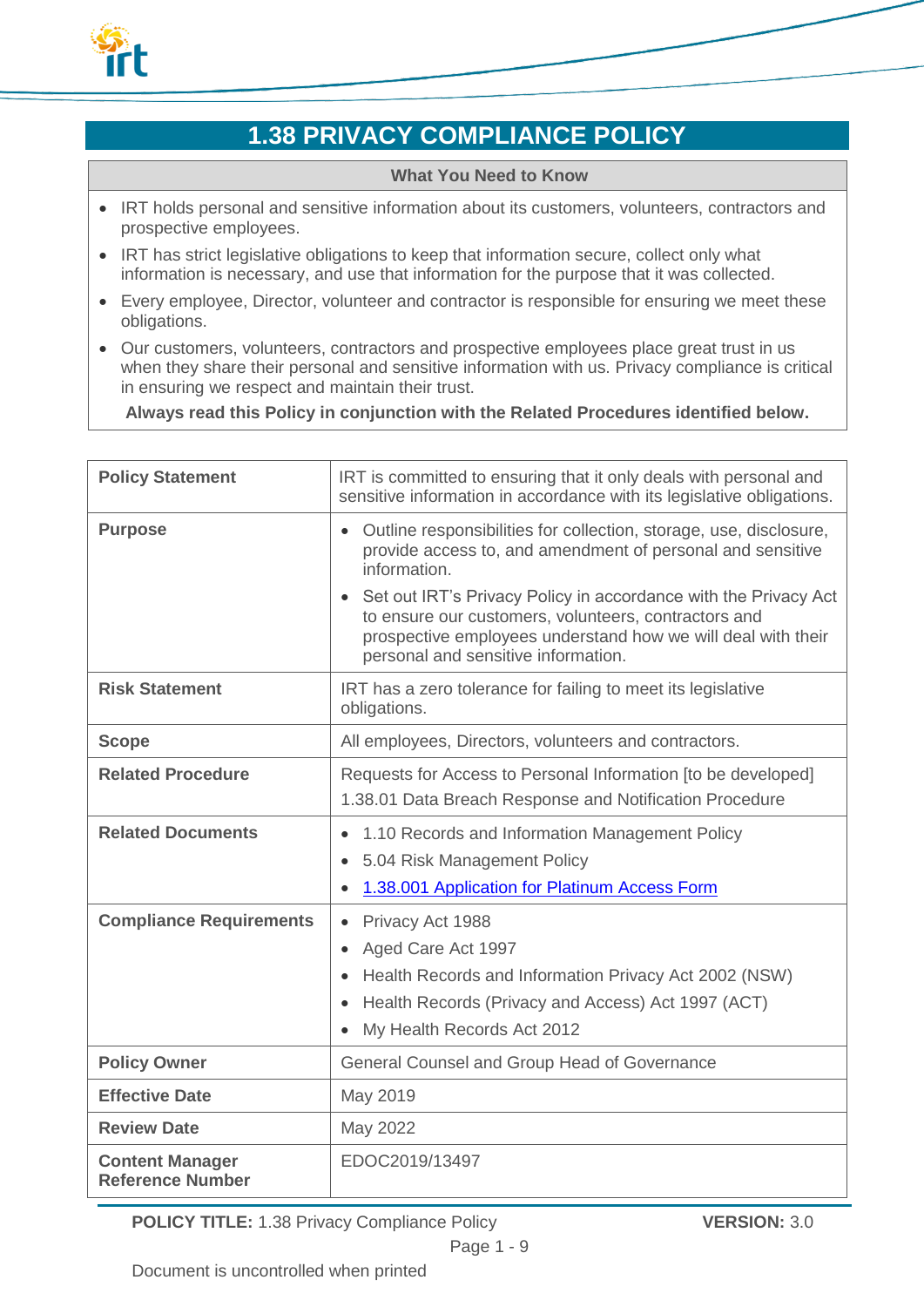

# **1 POLICY PRINCIPLES**

IRT approaches compliance with its privacy obligations holistically and in the context of its Risk Management Framework and its approach to information governance.

The following principles guide our overall approach to compliance with our privacy obligations:

- Our procedures will demonstrate respect for the trust that our customers, volunteers, contractors and prospective employees place in IRT by providing their personal and sensitive information.
- We will do all things reasonably necessary to ensure that this trust is maintained through compliant procedures.
- All of our employees, Directors, volunteers and contractors play an active role in ensuring information is protected.
- Our employees, Directors, volunteers and contractors will be provided with adequate training to ensure they understand IRT's privacy obligations.
- We will develop and maintain procedures to ensure that the personal information of our customers, volunteers and prospective employees is collected, stored, used and disclosed in accordance with IRT's privacy obligations.

# **2 IRT PRIVACY POLICY**

- The Privacy Act requires that IRT have a Privacy Policy that sets out how IRT will deal with personal and sensitive information.
- IRT's Privacy Policy is set out in Annexure A to this Policy.
- All employees, volunteers, Directors and contractors must ensure that they only deal with personal and sensitive information in the manner described in the IRT Privacy Policy.
- The IRT Privacy Policy must be made publically available and provided to any person who requests a copy. IRT will publish a copy on its website and also make copies available in hard copy if requested. *Note: Only Annexure A to this Policy should be made publicly available.*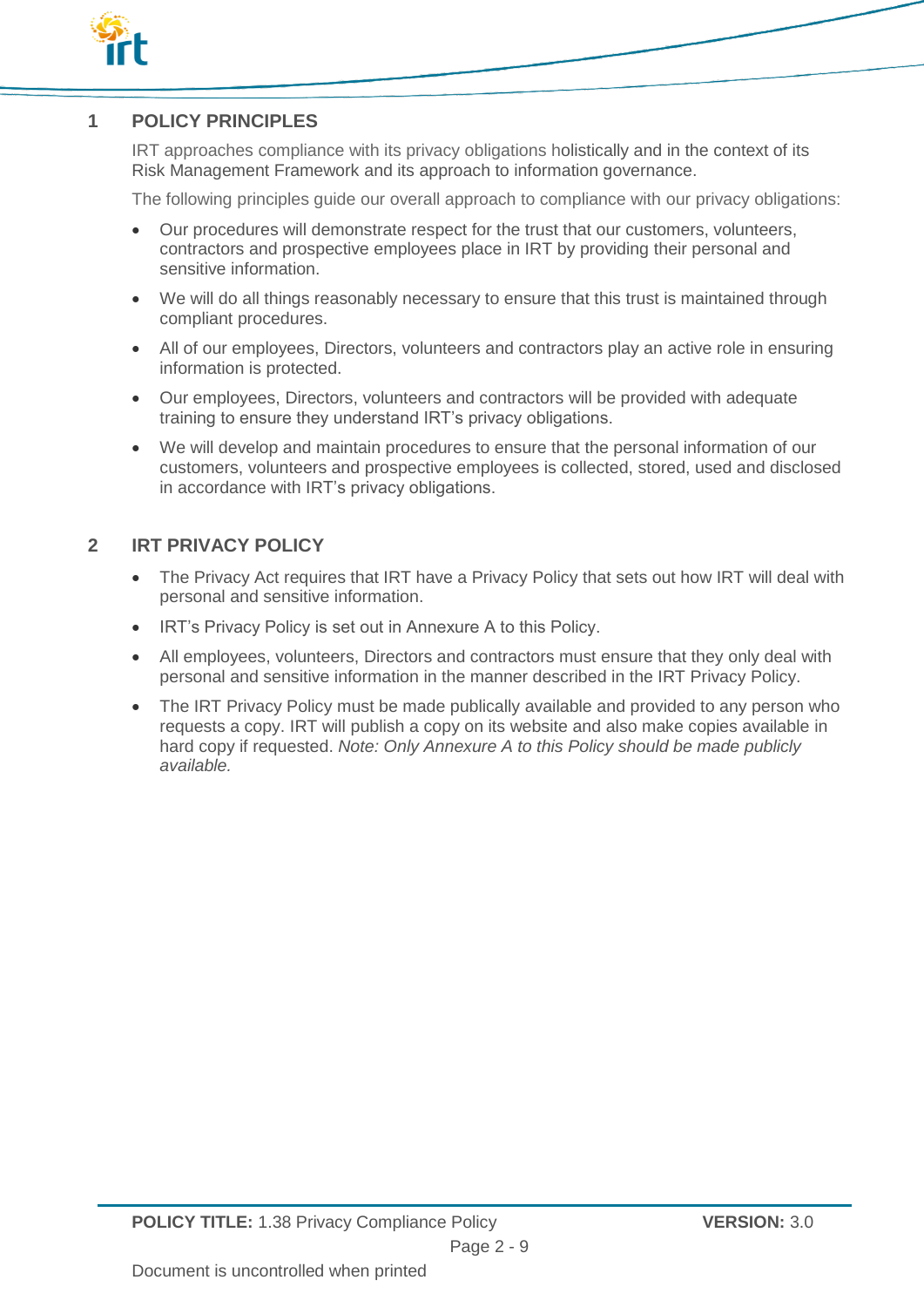

# **3 ROLES AND RESPONSIBILITIES**

The following table sets out the high level responsibilities regarding privacy compliance. Related policies and procedures (identified on the first page of this Policy) will provide more detail on these responsibilities.

| <b>Role</b>                                                | <b>Responsibility</b>                                                                                                                                                                                                                                                                  |
|------------------------------------------------------------|----------------------------------------------------------------------------------------------------------------------------------------------------------------------------------------------------------------------------------------------------------------------------------------|
| All employees,<br>volunteers, Directors and<br>contractors | Deal with personal and sensitive information strictly in<br>accordance with this Policy (which includes the IRT Privacy<br>Policy) and related procedures.                                                                                                                             |
|                                                            | Report any suspected breach of this Policy immediately that is<br>$\bullet$<br>consistent with 1.38.01 Data Breach Response and<br>Notification Procedure.                                                                                                                             |
|                                                            | Ensure that no personal or sensitive information is stored in a<br>computer or cloud based system that is not an Endorsed<br>Enterprise System.                                                                                                                                        |
|                                                            | • Comply with IRTs Records and Information Management<br>Policy to ensure that personal and sensitive information is kept<br>secure and kept for only as long is required by law.                                                                                                      |
|                                                            | Only access personal and sensitive information where there is<br>$\bullet$<br>a genuine need for such access.                                                                                                                                                                          |
| <b>Managers</b>                                            | Where a contractor of any nature is given access to personal<br>$\bullet$<br>and/or sensitive information, that contractor has entered into a<br>written contract with IRT and the Legal Team have endorsed<br>the privacy terms of the contract as complying with the Privacy<br>Act. |
|                                                            | • Ensure that any new system development incorporates a<br>review of privacy obligations in conjunction with the Legal<br>Team before any contract is entered into.                                                                                                                    |
|                                                            | Ensure that business processes within their area of<br>$\bullet$<br>responsibility are compliant with privacy obligations at all<br>times.                                                                                                                                             |
| <b>IT Team</b>                                             | Ensure that any new system development is not endorsed by<br>$\bullet$<br>IT before privacy compliance endorsement has been<br>completed by the Legal Team.                                                                                                                            |
|                                                            | <b>Ensure Enterprise Endorsed Systems and the IRT Network</b><br>are kept secure consistent with IT security policies.                                                                                                                                                                 |
| Legal Team                                                 | Review of contracts and processes to ensure privacy<br>compliance.                                                                                                                                                                                                                     |
| <b>General Counsel and</b><br>Group Head of<br>Governance  | Oversight of privacy compliance.                                                                                                                                                                                                                                                       |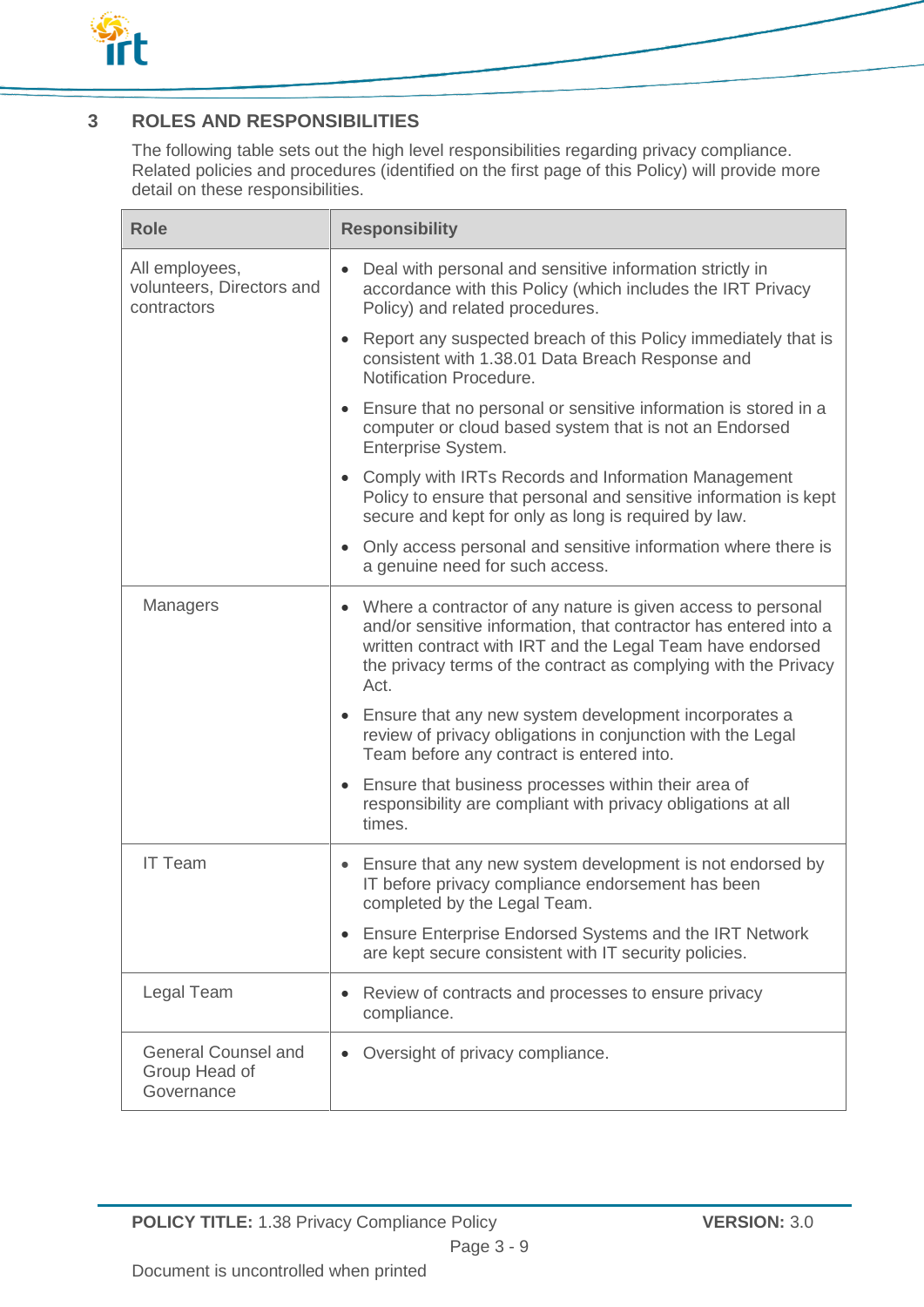

# **4 DEFINITIONS**

In this Policy, words have the following meaning:

| <b>Endorsed Enterprise</b><br>System | IRT's core operating systems:                                                                                                                                       |
|--------------------------------------|---------------------------------------------------------------------------------------------------------------------------------------------------------------------|
|                                      | Platinum                                                                                                                                                            |
|                                      | Procura                                                                                                                                                             |
|                                      | Epicor                                                                                                                                                              |
|                                      | <b>Basware</b>                                                                                                                                                      |
|                                      | <b>Content Manager</b>                                                                                                                                              |
|                                      | <b>Sales Force</b>                                                                                                                                                  |
|                                      | Protecht                                                                                                                                                            |
|                                      | <b>Success Factors</b>                                                                                                                                              |
|                                      | Scout                                                                                                                                                               |
|                                      | <b>SharePoint</b>                                                                                                                                                   |
|                                      | Workplace<br>$\bullet$                                                                                                                                              |
|                                      | <b>IRT Supplier Portal</b>                                                                                                                                          |
| <b>Personal Information</b>          | Personal information is any information or an opinion about an                                                                                                      |
|                                      | identified individual, or an individual who is readily identifiable<br>whether the information or opinion is true or not, or recorded in a<br>material form or not. |
| <b>Privacy Policy</b>                | The Privacy Policy contained within Annexure A of this Policy.                                                                                                      |
| Sensitive Information                | Sensitive information is a subset of personal information and<br>includes information about an individual's:                                                        |
|                                      | race or ethnic origin<br>$\bullet$                                                                                                                                  |
|                                      | political opinions<br>$\bullet$                                                                                                                                     |
|                                      | religious or philosophical beliefs                                                                                                                                  |
|                                      | membership of a professional association or trade union                                                                                                             |
|                                      | sexual orientation                                                                                                                                                  |
|                                      | criminal record                                                                                                                                                     |
|                                      | health information<br>$\bullet$                                                                                                                                     |
|                                      | genetic and biometric information.                                                                                                                                  |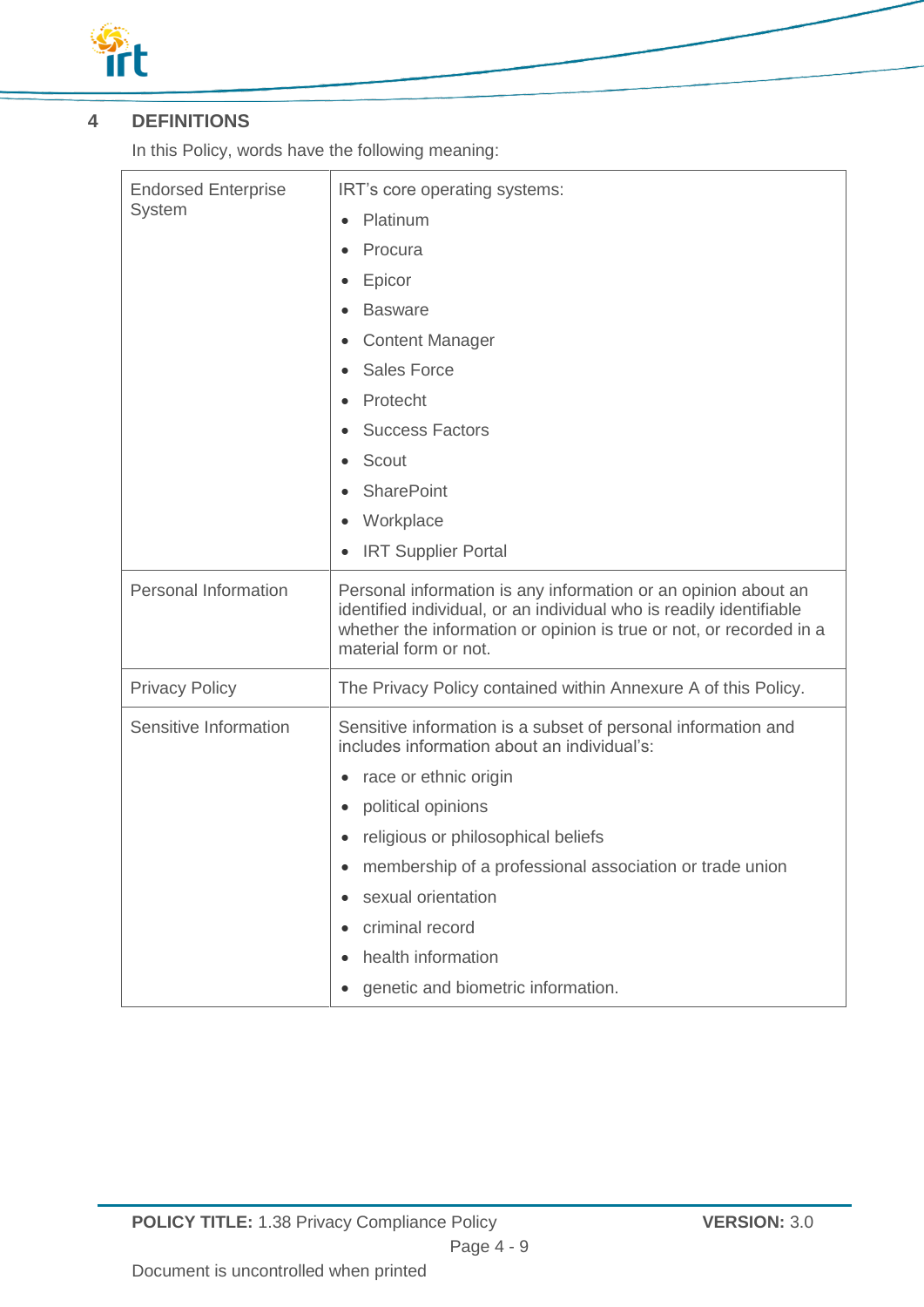

# **Annexure A – IRT Privacy Policy**

Date Created: April 2019 Date Revised: Version: 1.0

Form: Privacy Policy

IRT Group is a public benevolent institution that provides care and accommodation services to older Australians and other related services and products.

We are committed to protecting your privacy. This Privacy Policy outlines how we will collect, hold, use and disclose your personal information. We are committed to complying with our obligations under the Australian Privacy Principles, the *Privacy Act 1988 (Cth)* and various commonwealth, state and territory laws relating to our dealing with personal information including health records.

By applying for or using any of the products or services we provide, or providing us with your personal information, you agree to your personal information being collected, held, used and disclosed as set out in this Privacy Policy.

# **What personal information do we collect and hold and how do we collect it?**

To provide you with the products or services that you have requested, we need to collect certain personal information from you. Whenever it is reasonable and practicable to do so, we will collect your personal information directly from you. Depending on the product or service you have requested, we may also collect sensitive information from you.

The type of information we collect will depend upon the type of product or service you have requested from us and may include your:

## *Personal information*

- name, gender and date of birth
- contact details including phone numbers, address, email address
- financial information including your financial institution account information
- government identifiers such as Medicare number
- location information

# *Sensitive information*

- health information
- personal and social preferences
- religion or faith requirements
- racial or ethnic origin
- genetic and biometric information
- video, images, audio and other data from monitoring devices (eg CCTV, personal care alarms)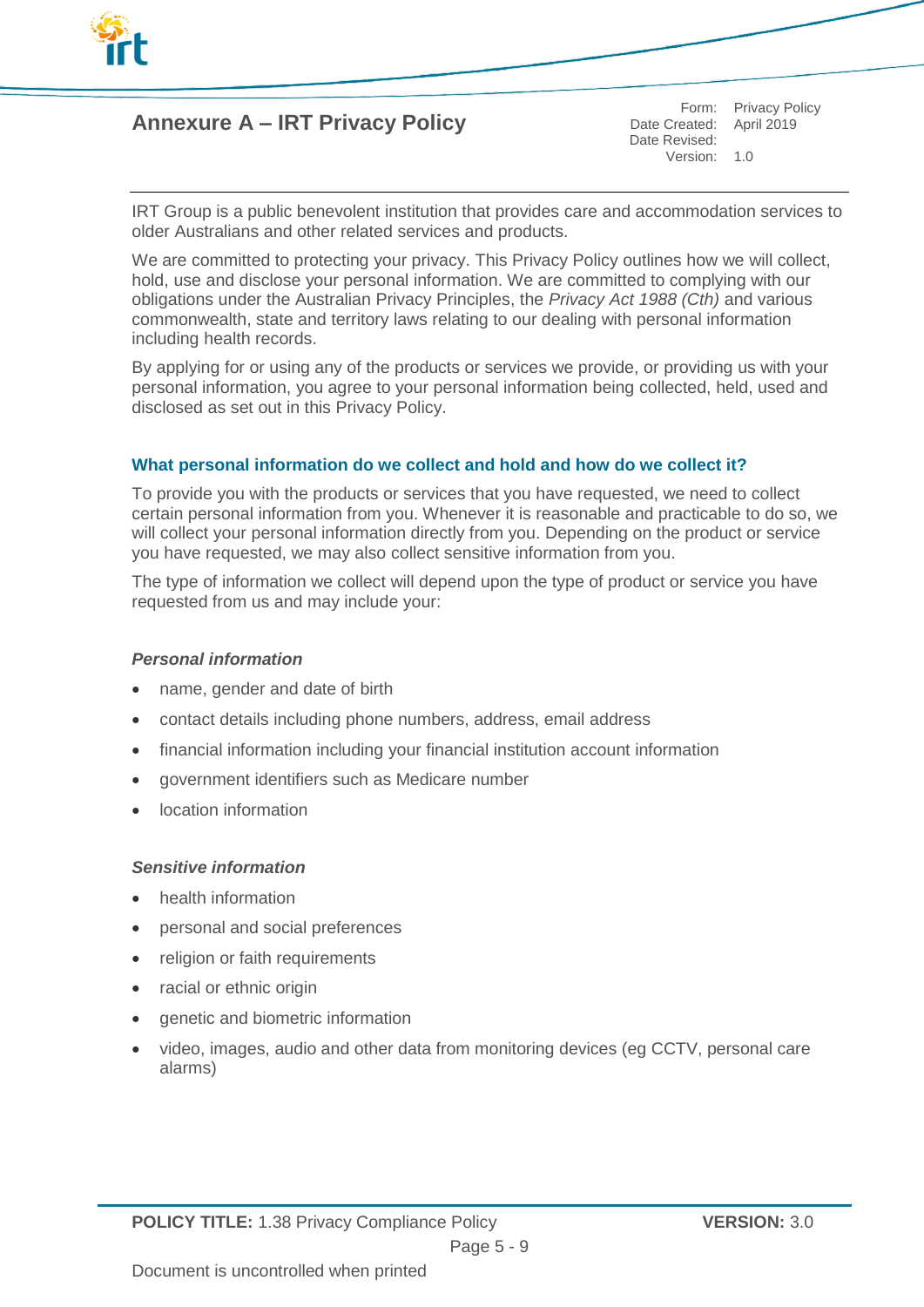

We may collect personal information (including sensitive information) from you in a number of ways, including:

- in writing, including through forms
- over the Internet, including via our website, Apps, email, online forms, Web Chat, surveys
- verbally over the phone, or in person
- through monitoring devices

Where it is reasonable and practicable, we will endeavour to collect your personal information directly from you. If we are unable to collect the information directly from you, we may also collect information from others including:

- your family members
- your appointed representatives (eg enduring guardian)
- medical practitioners, allied health providers or other professional experts
- our service providers such as medical and allied health professionals and agents or subcontractors of any of those providers
- our agents or distributors
- statutory authorities or government departments
- publicly held information including public registers or websites.

# **What if you do not provide all the information we have requested?**

You do not have to provide us with your personal information. However, if you don't, we may be unable to assist you or provide you with a product or service.

## **For what purposes do we collect, hold, use and disclose personal information?**

We collect, hold, use and disclose your personal information to:

- answer an enquiry you make
- assess an application for aged care services, retirement village services, home care services, accommodation services, social care services or training services
- enable medical practitioners, allied health providers or other professional experts to provide care and services to you
- inform you of other products or services that we may provide
- conduct research including market or academic research projects in collaboration with educational institutions
- assess an application for employment or volunteering with us
- monitor and assess the effectiveness and appropriateness of our products and services
- maintain and improve our products and services, auditing, quality assurance and training
- any other purposes communicated to you at the time we collect your personal information, or you otherwise agree to with respect to our products or services.

*(these are known as the primary purpose for collecting your personal information)*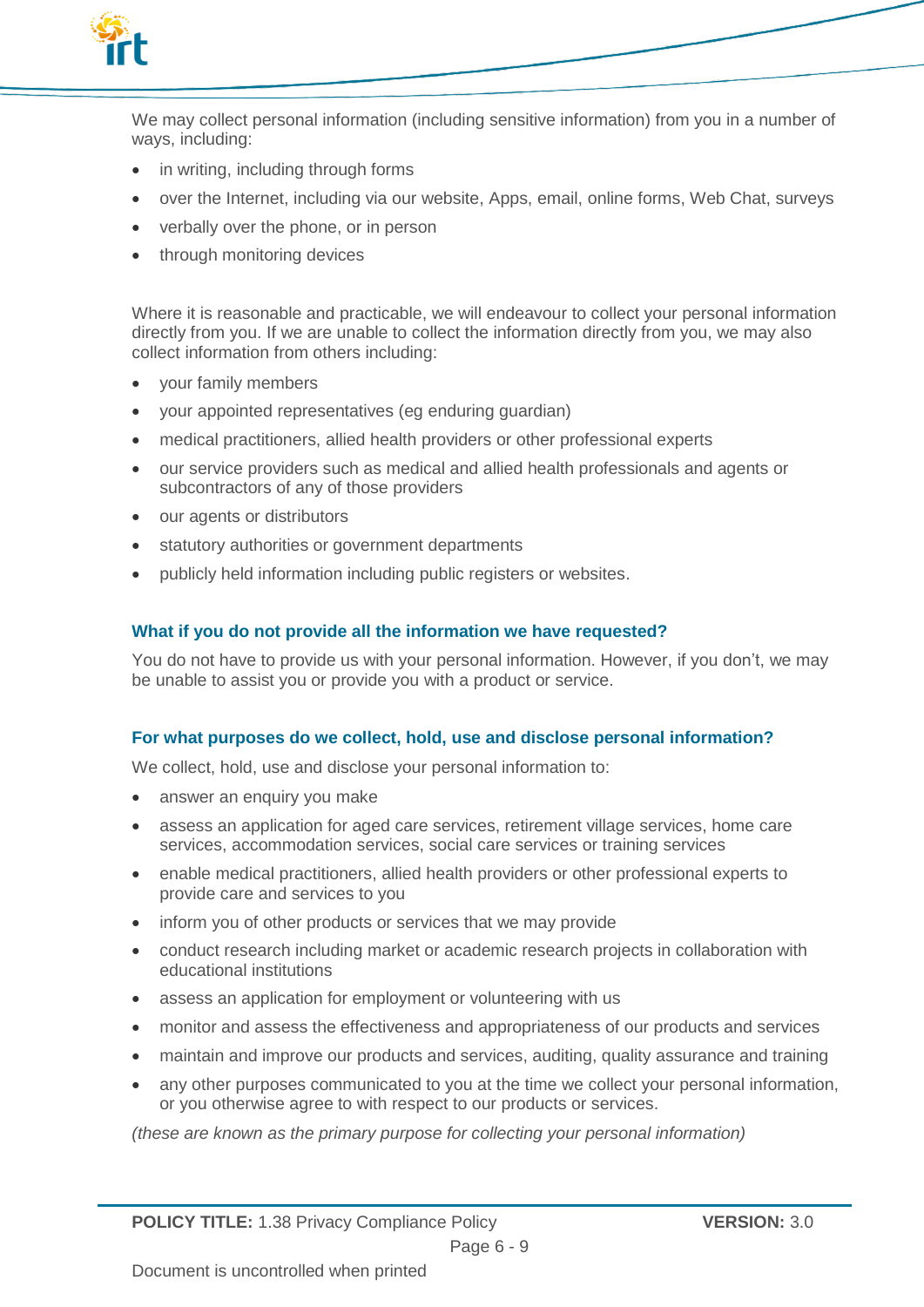

We may also use or disclose your personal information:

- where you have consented to the use or disclosure, for example under any agreement you enter into with us
- for a secondary purpose that is related to the primary purpose where you would reasonably expect us to use or disclose that information for that secondary purpose
- if we reasonably believe that the use or disclosure is necessary to prevent or lessen a serious and imminent threat to an individual's life, health or safety, or a serious threat to public health or public safety
- as authorised or required by law.

We may disclose your personal information to:

- our agents and service providers and related entities
- your family members or other persons authorised by, or responsible for you
- health service providers including allied health professionals, medical practitioners and other external health agencies
- Government departments and agencies (eg Medicare, the Department of Social Services, Australian Digital Health Agency) and statutory authorities (eg state health authorities)
- our professional advisors
- other parties to whom we are authorised or required by law to disclose information.

Where we engage medical practitioners, allied health providers, or any other service providers, agents, contractors or distributors, we take reasonable steps to protect the privacy of all personal information disclosed and require them to comply with all relevant privacy laws.

## **Do we use your personal information to directly market and communicate with you?**

We may use or disclose your personal information and contact you by post, telephone, SMS, email, or other electronic means, to provide you with information and offers about our products and services or products and services offered by other organisations. You can contact us at any time to 'opt out' of receiving these communications by calling us on 131 478 or simply follow the instructions in the relevant communication.

## **How do we hold and secure your personal information?**

We hold your personal information in a combination of hard copy and in electronic form. We take reasonable steps to ensure that your personal information we hold is protected against misuse, loss, unauthorised access, modification or disclosure.

Some of our service providers are located in countries outside of Australia including the United States and New Zealand and we may disclose personal information to these parties. We strive to ensure that our contractual arrangements with these service providers include an obligation that the recipient of the information complies with privacy laws to maintain the security of your personal information.

We hold your personal information for as long as it is required to provide you with products or services, or for any period we are required to keep that information by law. If we no longer require your personal information for any purpose, we will take reasonable steps to securely destroy or permanently de-identify that information.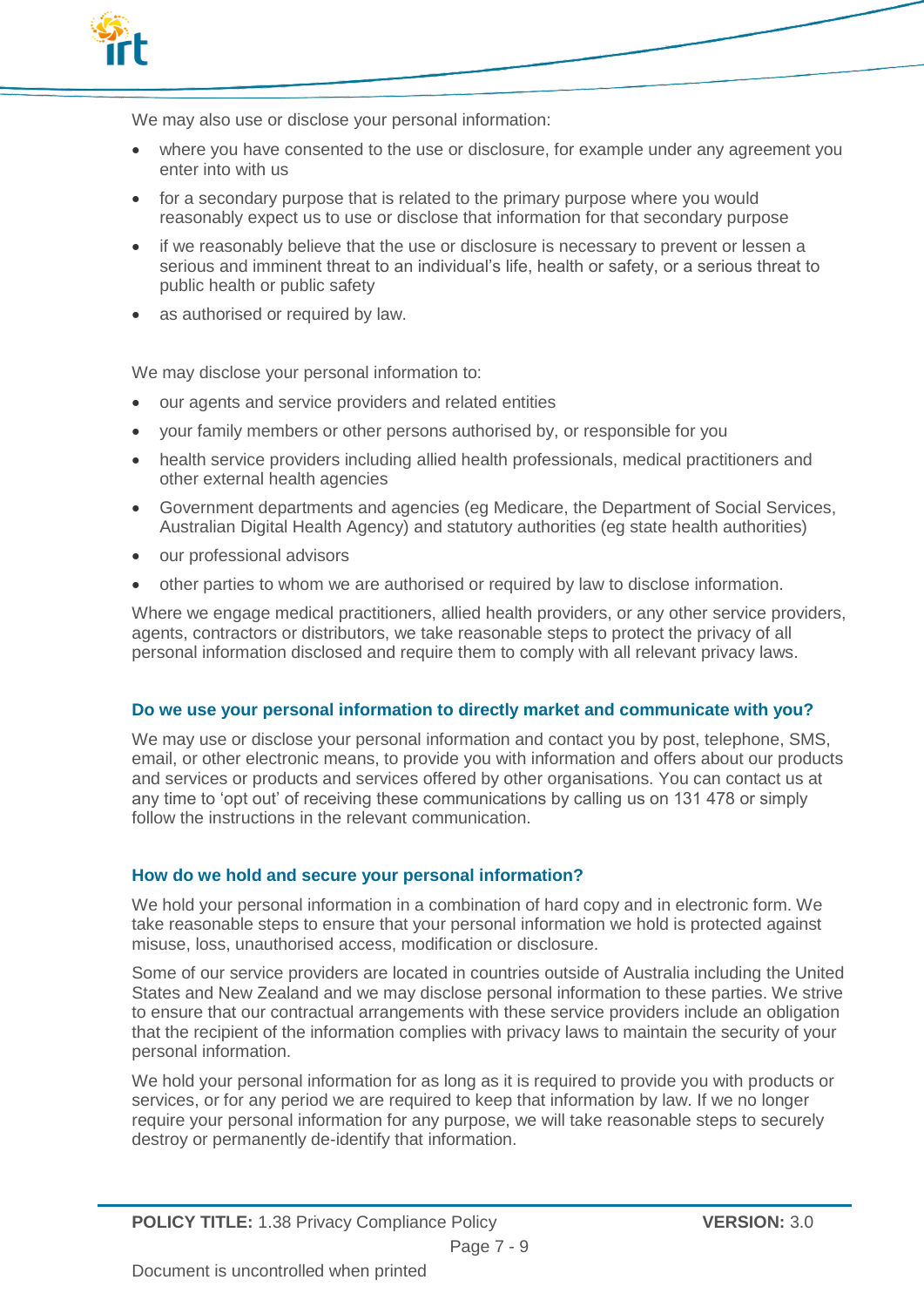

## **How can you access and correct your personal information?**

You can request access to your personal information that we hold.

So that we can consider your request efficiently, we may ask you to submit your request in writing or may ask you to complete a form.

We may charge you a reasonable fee to cover matters such as retrieving, copying and sending out the information, but we will not charge you just for making the request.

We may decline a request for access to your personal information, including where we no longer hold the information, or where we are required or permitted by law not to provide access to the information requested. If we aren't able to meet your request for access, we'll let you know why.

We take reasonable steps to ensure that the personal information we collect, hold, use or disclose is accurate, up-to-date and complete. However, we rely on you to advise us of any changes to your personal information to achieve this. If you believe that any personal information we hold about you is inaccurate, incomplete or out-of-date, you can contact us and we will update your personal information.

## **How can you make a complaint regarding your privacy?**

If you have a complaint about our handling of your personal information or you believe there has been a breach of the Australian Privacy Principles or this Privacy Policy, please contact us:

by mail to:

**The Privacy Officer** IRT Group PO Box 2106 WOLLONGONG DC NSW 2500

- by calling us on 134 478
- by email to privacy@irt.org.au

We will endeavour to resolve all complaints as efficiently and effectively as possible and in accordance with our complaint handling procedure in place at that time. If you are dissatisfied with our response or the handling of your complaint, you may contact the Office of the Australian Information Commissioner:

- by mail: GPO Box 5218 Sydney NSW 2001
- by calling: 1300 363 992
- by email: enquiries@oaic.gov.au